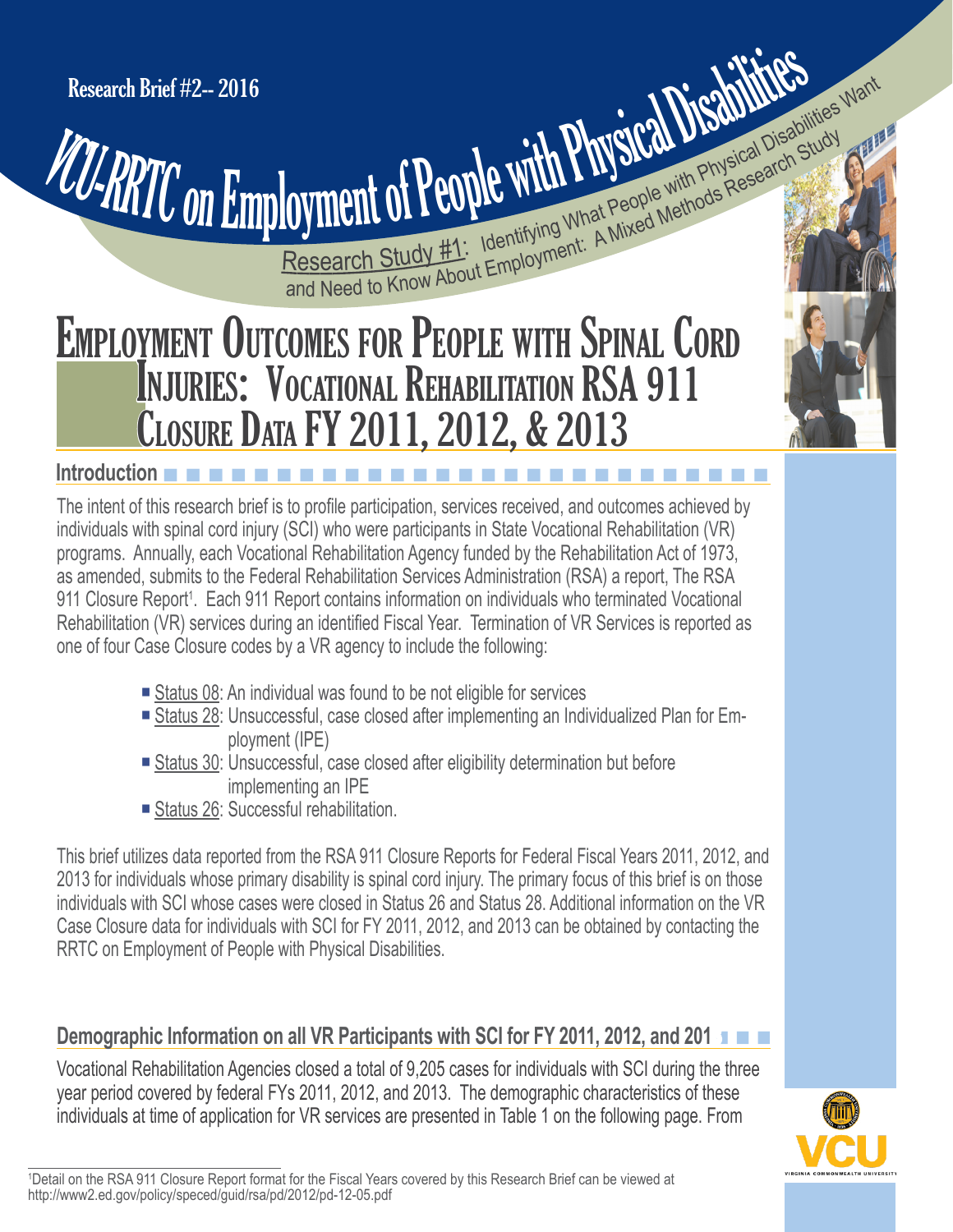2011 to 2013, there was a decrease each year in the number of cases closed by VR for individuals with SCI. The 2,890 applicants closed in FY 2013 represent approximately a 10% reduction from the 3,217 applicants closed in FY 2011.

The number of cases VR closed for males versus females remained fairly consistent across the three years. In each year, almost 70% of the cases closed were male. The age range of the individuals was 25 to 64, at the time of application with a mean age of 43 for FY 2011, 2012, and 2013. The majority of the individuals whose cases were closed during this time period were white/Caucasian with approximately 75% of the sample each year. This was followed by individuals who were African American: 21.9% in FY 2011, 23.6% in FY 2012, and 22% in FY 2013. Very few cases were closed for individuals reported as Native American, Asian, or Pacific Islander during this time period. Ten percent or less of the sample for each of the three years was identified as Hispanic or Latino. Specific demographic information is presented in Table 1.

| TABLE1 | Demographic Information on VR<br><b>Participants with SCI</b> |                |         |         |
|--------|---------------------------------------------------------------|----------------|---------|---------|
|        | <b>Demographic Data</b><br><b>Categories</b>                  | <b>FY 2011</b> | FY 2012 | FY 2013 |
|        | Number of Applicants<br>Closed in FY                          | n=3,217        | n=3,098 | n=2,890 |
|        | Male                                                          | 68.5%          | 69.0%   | 69.2%   |
|        | Female                                                        | 31.5%          | 31.0%   | 30.8%   |
|        | White/Caucasian                                               | 75.8%          | 73.8%   | 76.2%   |
|        | African American                                              | 21.9%          | 23.6%   | 22.0%   |
|        | Native American                                               | 1.9%           | 2.3%    | 2.0%    |
|        | Asian                                                         | $0.9\%$        | 1.2%    | 1.4%    |
|        | Pacific Islander                                              | 0.6%           | 0.6%    | 0.5%    |
|        | Hispanic or Latino                                            | 8.0%           | 8.2%    | 10.4%   |
|        | <b>Percent with Secondary</b><br><b>Disabilities</b>          | 39.6%          | 39.5%   | 41.1%   |
|        | Mean Age at Application                                       | 42.5           | 43.5    | 42.6    |
|        | <b>Standard Deviation: Age at</b><br>Application              | 9.8%           | 9.9%    | 10.0%   |

#### **Status of Participants at Point of Closure by VRn**

Table 2 presents information on participants with SCI whose cases were closed by VR during the time period reported in this research brief. A very small percentage of the individuals with SCI who applied for services exited as an applicant, exited during or after a trial work experience, or exited from an order of selection waiting list. In addition, the percentage for individuals who had a signed IPE but exited before receiving services was very small.

VR case closures for individuals who had been found eligible for services but did not sign an IPE decreased slightly from FY 2011 to FY 2013. Approximately 28% of the individuals whose cases were closed in 2011 exited after eligibility without a signed IPE as compared to approximately 26% in FY 2013. Or, approximately one in every four VR applicant terminated after being found eligible but before an IPE was signed.

The majority of participants with SCI whose cases were closed in FY 2011, 2012, and 2013 were closed after a signed IPE was implemented. This includes individuals who exited without an employment outcome, Status 28; and those who exited with an employment outcome, Status 26. In FY 2011,

| $\mathbf{\Omega}$ | <b>Summary of Exit Categories of VR Case Closures</b>                                                  |                   |                   |                   |
|-------------------|--------------------------------------------------------------------------------------------------------|-------------------|-------------------|-------------------|
|                   | <b>Reasons for Case</b><br><b>Closure</b>                                                              | <b>FY</b><br>2011 | <b>FY</b><br>2012 | <b>FY</b><br>2013 |
|                   | <b>Number of Applicants Closed</b><br>in FY                                                            | 3,217             | 3,098             | 2,890             |
|                   | Exited as an applicant                                                                                 | 7.4%              | 7.2%              | 5.4%              |
|                   | Exited during or after a trial<br>work experience                                                      | 1.2%              | 1.1%              | 0.6%              |
|                   | Exited from an order of selec-<br>tion waiting list                                                    | 0.5%              | 1.3%              | 1.6%              |
|                   | Exited without an employment<br>outcome, after eligibility, but<br>before an IPE was signed            | 27.9%             | 27.2%             | 25.7%             |
|                   | Exited without an employment<br>outcome, after a signed IPE but<br>before receiving services           | 2.6%              | 1.8%              | 2.1%              |
|                   | Exited without an employment<br>outcome, after signing an IPE<br>and receiving services<br>(Status 28) | 29.6%             | 30.0%             | 32.2%             |
|                   | Successfully exited with an em-<br>ployment outcome (Status 26)                                        | 30.8%             | 31.4%             | 32.4%             |
|                   | Successfully exited Status 26 in<br>supported employment                                               | 3.6%              | 2.1%              | 2.6%              |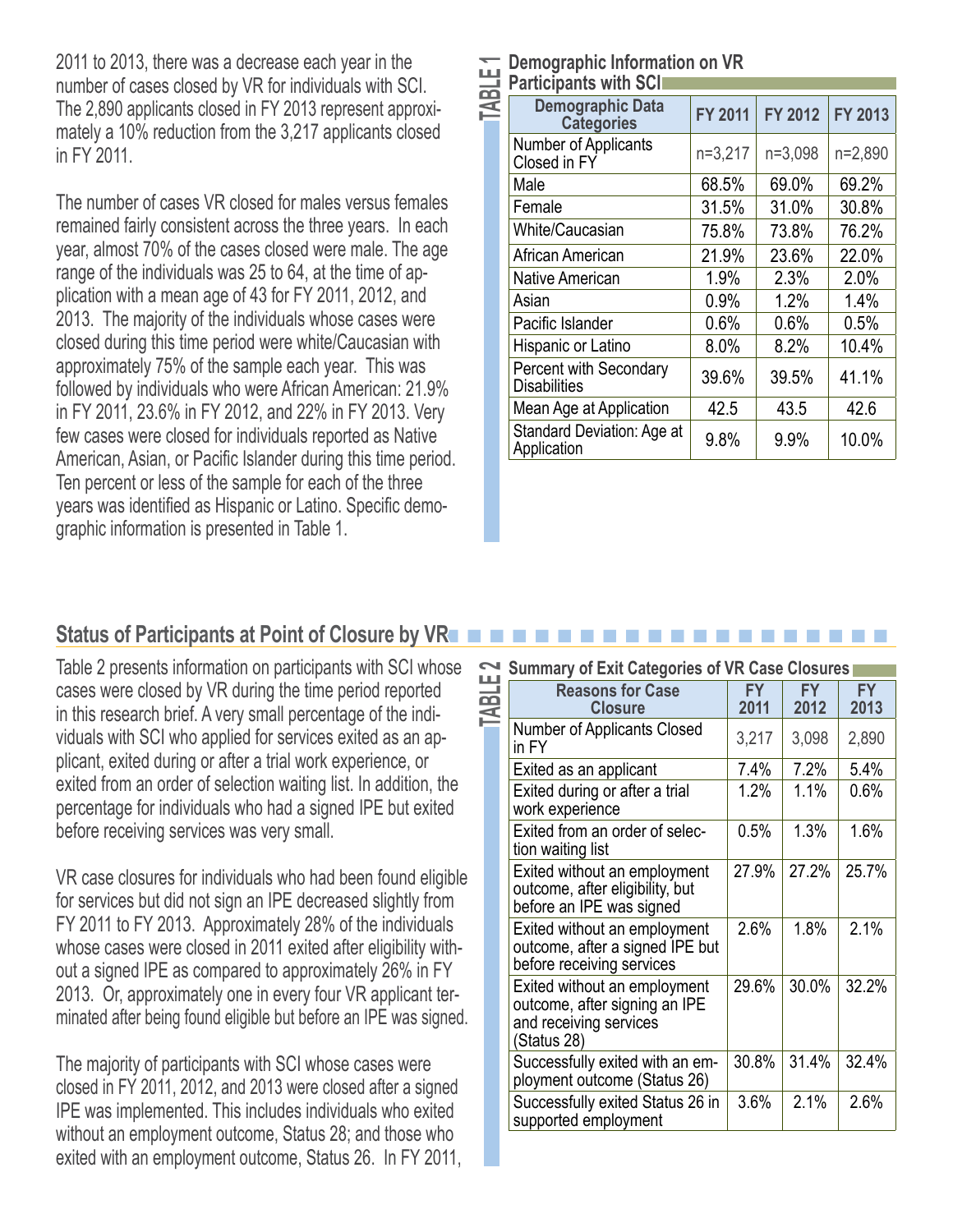991 (30.8%) of the 3,217 VR Case Closures were for individuals whose cases were closed in Status 26. In FY 2012, 972 (31.4%) of the 3,098 case closures were closed in Status 26. In 2013, 936 (32.4%) of the 2,890 case closures in FY 2013 were closed in Status 26. These individuals were considered a successful rehabilitation by VR agencies. For all three years, approximately 3 out of 10 individuals with a primary disability of SCI exited the VR system with an employment outcome consistent with their IPE. Conversely, approximately 7 out of 10 individuals with SCI exited the VR system without an employment outcome.

Table 3 presents the information on the Rehabilitation Rate for individuals with SCI for the study time period. The Rehabilitation Services Administration calculates a "Rehabilitation Rate" to measure outcome performance for VR Agencies. The Rehabilitation Rate is calculated by dividing the total number of Status 26 Closures (individuals closed with an employment outcome) by the sum total of the Status 26 and Status 28 closures (individuals closed without an employment outcome after signing an IPE). The Rehabilitation Rate for individuals with a primary disability of spinal cord injury in FY 2011 was 51.0%.; in FY 2013, it was 51.2%; and in FY 2013 the Rehabilitation Rate was 50.2%.

| <b>TABLE</b> | <b>Status at Case Closure for Participants</b><br>who had an IEP Implemented                           |                   |                   |                   |
|--------------|--------------------------------------------------------------------------------------------------------|-------------------|-------------------|-------------------|
|              | <b>Status at Case Closure for</b><br><b>Individuals with SCI</b>                                       | <b>FY</b><br>2011 | <b>FY</b><br>2012 | <b>FY</b><br>2013 |
|              | Exited without an employment<br>outcome, after signing an IPE<br>and receiving services (Status<br>28) | $n = 952$         | n=929             | $n=93$            |
|              | Successfully Exited with an Em-<br>ployment Outcome (Status 26)                                        | n=991             | $n = 972$         | $n = 936$         |
|              | <b>Rehabilitation Rate (Status 26</b><br>divided by the sum of Status<br>$26 + 28$                     | 51%               | 51.2%             | 50.2%             |

#### **Demographic Information on VR Participants with SCI Closed in Employment (Status 26)**

The demographic characteristics of individuals with SCI whose cases were closed in Status 26 during FY 2011, 2012, and 2013 are presented in Table 4. Approximately 70% of the participants who successfully achieved an employment outcome during this time period were male. This finding is fairly consistent with the information presented in Table 1 with the percentage of males whose cases were closed during these years exceeding females. The majority of the individuals whose cases were closed in Status 26 during this time period were white/Caucasian. This was followed by individuals who were African American with 17% be the highest percentage during FY 2012 and 155 being the lowest in FY 2011. Very few cases were closed successfully in Status 26 for individuals reported as Native American, Asian, or Pacific Islander during this time period. Eleven percent or less of the sample for each of the three years was identified as Hispanic or Latino. Specific demographic information is presented in Table 4.

**TABLE 4 Demographic Information for VR Participants**<br>
with SCI Closed in Status 26<br> **TABLE 7 Demographic Data** | FY 2011 | FY 2012 **with SCI Closed in Status 26** 

| <b>Demographic Data</b><br><b>Categories</b> | <b>FY 2011</b><br>(n=991) | <b>FY 2012</b><br>$(n=972)$ | FY 2013<br>$(n=936)$ |
|----------------------------------------------|---------------------------|-----------------------------|----------------------|
| Male                                         | 66.1%                     | 70.4%                       | 69.9%                |
| Female                                       | 33.9%                     | 29.6%                       | 30.1%                |
| White/Caucasian                              | 83.7%                     | 80.3%                       | 81.8%                |
| African American                             | 14.5%                     | 17.2%                       | 16.3%                |
| <b>Native American</b>                       | 1.4%                      | 1.6%                        | 1.4%                 |
| Asian                                        | 1.0%                      | 1.6%                        | 1.1%                 |
| Pacific Islander                             | 0.5%                      | 0.8%                        | 0.5%                 |
| Hispanic or Latino                           | 6.9%                      | 6.8%                        | 11.3%                |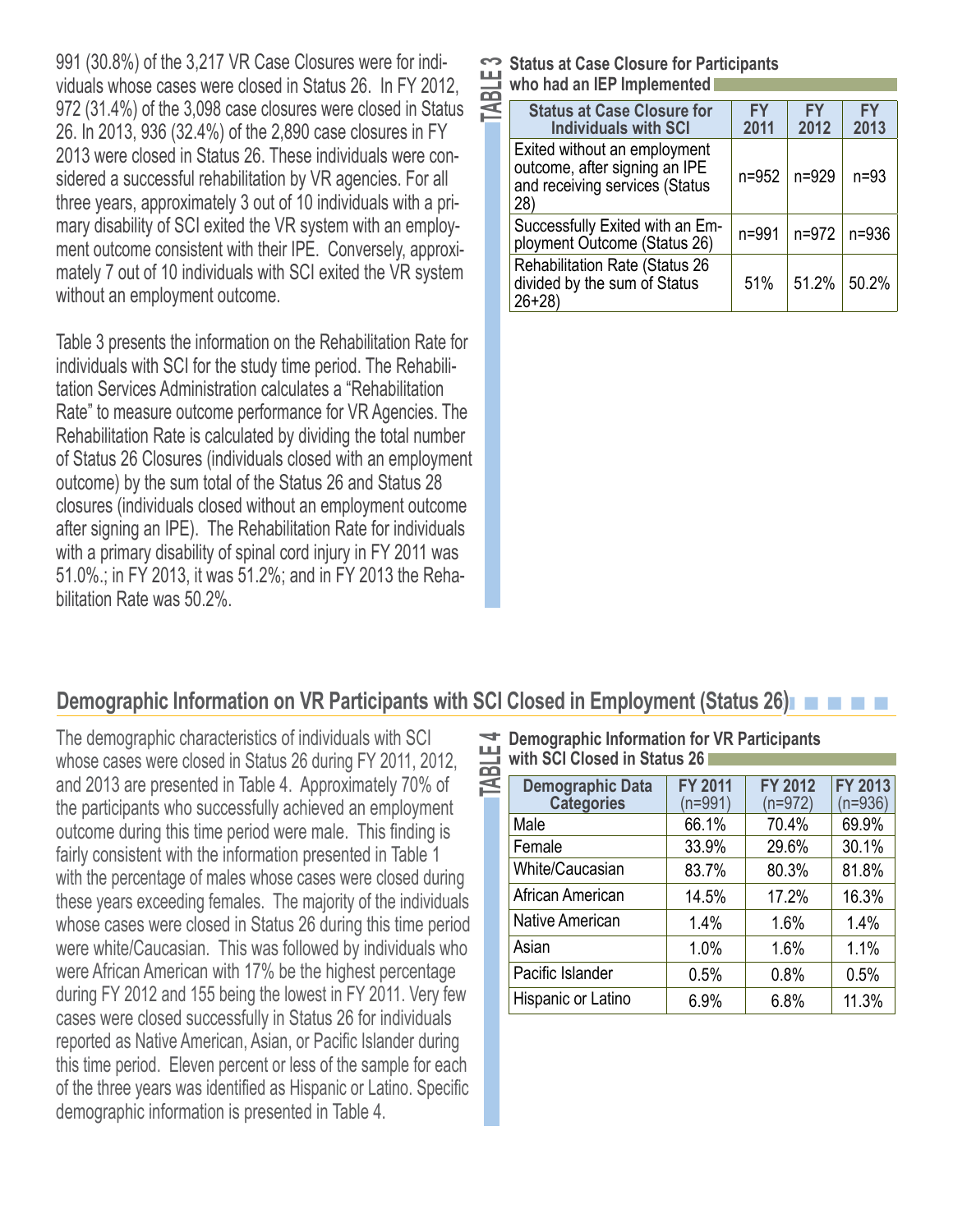### **Comparison of Services for Participants Closed in Status 26 or 2**

Table 5 presents the primary services received through VR or participants whose cases were closed in Status 26 during FY 2011, 2012, or 2013. Table 6 presents the services received by participants closed unsuccessfully in Status 28 for this same time period. Assessment, VR counseling and guidance, and rehabilitation technology were the three most frequent services received for indi viduals whose cases were closed successfully. Assessment, VR counseling and guidance, and diagnosis and treatment were the three most frequent services received for individuals whose cases were closed unsuccessfully during the same time period.

A larger percentage of individuals whose cases were closed in Status 26 received rehabilitation technology services than those whose cases were closed unsuccessfully. The Rehabilitation technology service category includes rehabilitation engineering, assistive technology devices, and assistive technology services. In FY 2011, 47.8% of the individuals closed in Status 26 received this service as compared to 22.9% whose cases were closed in Status 28. This finding remained consistent across the time period with 47.5% of successful cases receiving rehabilitation technology services in 2012 versus 22% who were unsuccessful. In 1012, 48.8% of those cases closed successfully received rehabilitation technology services as compared to 24.3% whose cases were closed unsuccessfully. In other words, almost 50% of all successful case closures received rehabilitation technology services during FY 2011, 2012, and 2013.

The percentage of individuals who received job placement assistance was slightly higher for those whose cases were closed successfully. This was approximately 30% across all three years for individuals closed in Status 26 versus less than 25% for individuals closed in Status 28. The difference in job search assistance services received by two groups is also small. In 2011, approximately 19% of the cases closed successfully received job search assistance versus 16% of the cases closed unsuccessfully. In 2013, the percentage of cases closed in Status 26 receiving job placement services remained at approximately 19% while the percentage of those cases closed in Status 28 increased slightly to 19%. For both Status 26 and 28, the percentages are low for individuals who received these services from vocational rehabilitation.

| 5                                                    | <b>Services Received by Participants Closed</b>      |                             |                             |                         |  |
|------------------------------------------------------|------------------------------------------------------|-----------------------------|-----------------------------|-------------------------|--|
|                                                      | <b>Successfully in Status 26</b>                     |                             |                             |                         |  |
|                                                      | <b>VR Services</b><br><b>Received</b>                | <b>FY 2011</b><br>$(n=991)$ | <b>FY 2012</b><br>$(n=972)$ | FY 2013<br>$(n=936)$    |  |
|                                                      | Assessment                                           | 66.8%                       | 65%                         | 65.2%                   |  |
|                                                      | <b>VR Counseling and Guidance</b>                    | 66.3%                       | 67.9%                       | 65%                     |  |
|                                                      | <b>Rehabilitation Technology</b>                     | 47.8%                       | 47.5%                       | 48.8%                   |  |
|                                                      | Diagnosis and Treatment                              | 40.8%                       | 40%                         | 37.8%                   |  |
|                                                      | <b>Other Services</b>                                | 34.5%                       | 34%                         | 34%                     |  |
|                                                      | Transportation                                       | 31.6%                       | 35%                         | 31.8%                   |  |
|                                                      | <b>Job Placement Assistance</b>                      | 29.5%                       | 31.2%                       | 31.2%                   |  |
|                                                      | Information and Referral                             | 23.7%                       | 20.6%                       | 19.7%                   |  |
|                                                      | <b>Job Search Assistance</b>                         | 18.6%                       | 20%                         | 18.8%                   |  |
|                                                      | <b>College or University Training</b>                | 14.4%                       | 15.8%                       | 14.1%                   |  |
|                                                      | Maintenance                                          | 14.2%                       | 14.6%                       | 16.1%                   |  |
|                                                      | On-the-Job Supports                                  | 13.9%                       | 13.6%                       | 14.5%                   |  |
|                                                      | Occupational/Vocational<br>Training                  | 10.4%                       | 10.2%                       | 12.1%                   |  |
|                                                      | Misc. Training                                       | 10.1%                       | 13.1%                       | 12.6%                   |  |
|                                                      | <b>Job Readiness Training</b>                        | 7.8%                        | 7.7%                        | 7%                      |  |
|                                                      | <b>Technical Assistance</b>                          | 4.1%                        | 3.8%                        | 4.2%                    |  |
|                                                      | On-the-Job Training                                  | 3.2%                        | 2.8%                        | 2.6%                    |  |
|                                                      | <b>Disability Related Augmenta-</b><br>tive Training | 2.2%                        | 3.2%                        | 2.1%                    |  |
|                                                      | <b>Personal Attendant</b>                            | 1.6%                        | 1.2%                        | 2.6%                    |  |
|                                                      | Interpreter                                          | 1.6%                        | 0.4%                        | 0.5%                    |  |
| <b>Services Received by Participants Closed</b><br>ڡ |                                                      |                             |                             |                         |  |
|                                                      | <b>Unsuccessfully in Status 28</b>                   |                             |                             |                         |  |
|                                                      | <b>VR Services</b>                                   |                             |                             | FY 2011 FY 2012 FY 2013 |  |

#### **Services Received by Participants Closed**  Unsuccessfully in Status 28

| <b>VR Services</b><br><b>Received</b> | <b>FY 2011</b><br>$(n=952)$ | FY 2012<br>$(n=929)$ | <b>FY 2013</b><br>$(n=931)$ |
|---------------------------------------|-----------------------------|----------------------|-----------------------------|
| Assessment                            | 58.9%                       | 63.9%                | 57.5%                       |
| VR Counseling and Guidance            | 57.8%                       | 63.5%                | 59.5%                       |
| <b>Diagnosis and Treatment</b>        | 39.7%                       | 40.6%                | 43.5%                       |
| Transportation                        | 32.2%                       | 32%                  | 36.4%                       |
| <b>Other Services</b>                 | 27.9%                       | 30.6%                | 30.3%                       |
| <b>Job Placement Assistance</b>       | 24.7%                       | 21.6%                | 21.7%                       |
| <b>Rehabilitation Technology</b>      | 22.9%                       | <b>22%</b>           | 24.3%                       |
| <b>College or University Training</b> | 21.1%                       | 21.3%                | 24.1%                       |
| <b>Information and Referral</b>       | 16.2%                       | 16.5%                | 18.7%                       |
| <b>Job Search Assistance</b>          | 15.5%                       | 18%                  | 19.1%                       |
| Maintenance                           | 12.8%                       | 14%                  | 14.3%                       |
| Misc. Training                        | 11.9%                       | 9%                   | 9.8%                        |

(continued)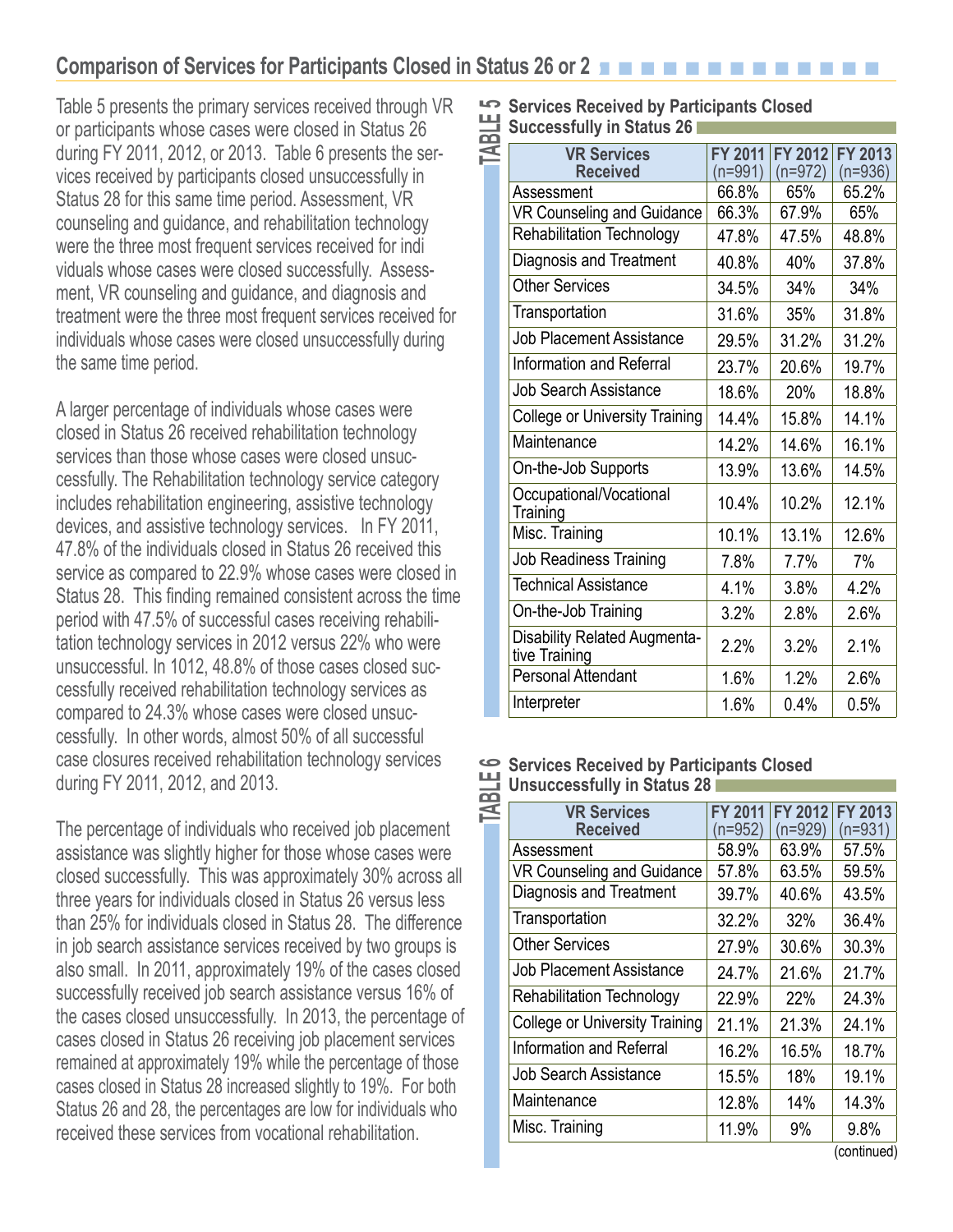The percentages of participants who received college or university training as a service were less than 25% for both Status 26 and 28 during this time period. Individuals whose cases were closed in Status 28 or unsuccessful received this as a service at a higher percentage than those whose cases were closed successfully. For instance, in FY 2011, 14.4% of the individuals whose cases were closed in Status 26 received this service as opposed to a slightly higher percentage of 21.1% for individuals whose cases were closed unsuccessfully. In 2013, the percentage of cases closed successfully receiving college or university training as a service was 14.1% as opposed to a slight increase to 24.1% for those individuals whose cases were closed unsuccessfully.

Differences in percentages for other services vary slightly between the two groups. For instance, transportation as a service was in the top five services received for both groups. In FY 2011, 31.6% of the individuals whose cases were closed in Status 26 received this service as opposed to a slightly higher percentage of 32.2% for individuals whose cases were closed unsuccessfully. In 2013, the percentage of cases closed successfully receiving transportation as a service remained fairly consistent at 31.8% as opposed to a slight increase to 36.4% for those individuals whose cases were closed unsuccessfully. Please refer to Table 5 and 6 for services received by participants closed in Status 26 and 28. Services received by less than 1% of the closures were not included in these tables.

| <b>VR Services</b><br><b>Received</b>         | <b>FY 2011</b><br>$(n=952)$ | FY 2012 FY 2013<br>$(n=929)$ | $(n=931)$ |
|-----------------------------------------------|-----------------------------|------------------------------|-----------|
| Occupational/Vocational<br>Training           | 10.8%                       | 13.5%                        | 12.6%     |
| Job Readiness Training                        | 7.8%                        | 8.9%                         | 8.3%      |
| On-the-Job Supports                           | 7%                          | 8.2%                         | 6.9%      |
| <b>Technical Assistance</b>                   | 2.8%                        | 1.9%                         | 1.9%      |
| On-the-Job Training                           | 2.1%                        | 1.4%                         | 1.7%      |
| <b>Personal Attendant</b>                     | 1.6%                        | 1.3%                         | 2.5%      |
| Disability Related Augmenta-<br>tive Training | 1.5%                        | 1.5%                         | 1.2%      |

#### **Educational Level for Status 26 Closures at Application and Closure**n n n n n n n n n n n n n

Tables 7, 8, and 9 provide information on the educational levels for all Status 26 closures at application and closure. Although small, there is an increase in the percentage of individuals at closure who had completed an associates degree, bachelor's degree, or master's degree or higher. Please see these tables for specific percentages.

| . | <b>]and Closure FY 201</b> 1 |  |
|---|------------------------------|--|
|   |                              |  |

| <b>TABLE</b> | <b>Status 26 Level of Education at Application</b><br>and Closure FY 2011 |                                      |                                  |
|--------------|---------------------------------------------------------------------------|--------------------------------------|----------------------------------|
|              | <b>Education Level</b><br><b>Completed</b>                                | <b>FY 2011</b><br><b>Application</b> | <b>FY 2011</b><br><b>Closure</b> |
|              | No Formal Schooling                                                       | $\cdot$                              | $\cdot$                          |
|              | Grades 1-8                                                                | .9                                   | .8                               |
|              | Grades 9-12                                                               | 5.7                                  | 4.2                              |
|              | <b>SPED Certificate</b>                                                   | .7                                   | .3                               |
|              | HS graduate                                                               | 30.8                                 | 23.6                             |
|              | Post-Secondary, no degree                                                 | 18.5                                 | 17.7                             |
|              | <b>Associates Degree</b>                                                  | 13.8                                 | 18.1                             |
|              | Bachelor's Degree                                                         | 19.8                                 | 23.5                             |
|              | Master's Degree or Higher                                                 | 9.7                                  | 11.6                             |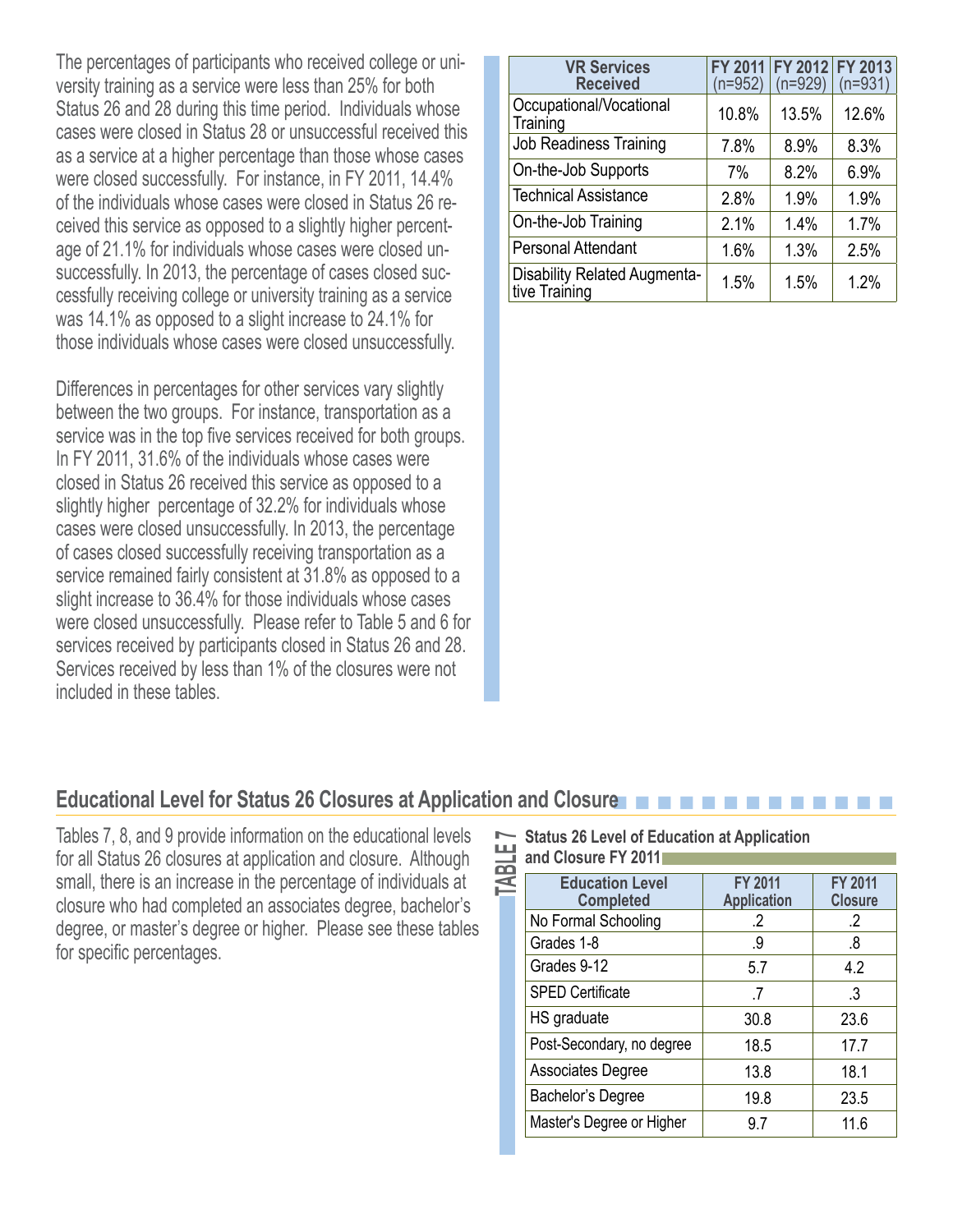# **and Closure FY 2012**

| Status 26 Level of Education at Application<br>and Closure FY 2012<br>Education Level FY 2011 |                    |                                  |  |  |
|-----------------------------------------------------------------------------------------------|--------------------|----------------------------------|--|--|
| <b>Completed</b>                                                                              | <b>Application</b> | <b>FY 2011</b><br><b>Closure</b> |  |  |
| No Formal Schooling                                                                           |                    |                                  |  |  |
| Grades 1-8                                                                                    | 1.3                | 1.1                              |  |  |
| Grades 9-12                                                                                   | 4.2                | 3.7                              |  |  |
| <b>SPED Certificate</b>                                                                       | $\cdot$ 3          | .3                               |  |  |
| HS graduate                                                                                   | 31.3               | 23.5                             |  |  |
| Post-Secondary, no degree                                                                     | 18.3               | 15.5                             |  |  |
| <b>Associates Degree</b>                                                                      | 14.9               | 20.8                             |  |  |
| Bachelor's Degree                                                                             | 18.5               | 21.1                             |  |  |
| Master's Degree or Higher                                                                     | 11.2               | 13.9                             |  |  |

# Status 26 Level of Education at Application<br>
and Closure FY2013<br>
Education Level FY 2011 **and Closure FY2013**

| <b>Education Level</b><br><b>Completed</b> | <b>FY 2011</b><br><b>Application</b> | <b>FY 2011</b><br><b>Closure</b> |
|--------------------------------------------|--------------------------------------|----------------------------------|
| No Formal Schooling                        | $\cdot$                              |                                  |
| Grades 1-8                                 | 1.3                                  | 1.1                              |
| Grades 9-12                                | 5.4                                  | 4.3                              |
| <b>SPED Certificate</b>                    | $\cdot$                              | $\cdot$                          |
| HS graduate                                | 28.9                                 | 23.1                             |
| Post-Secondary, no degree                  | 19.9                                 | 17.5                             |
| <b>Associates Degree</b>                   | 15.9                                 | 20.5                             |
| Bachelor's Degree                          | 18.4                                 | 22.2                             |
| Master's Degree or Higher                  | 9.6                                  | 11.2                             |

#### **Employment Outcomes for Individuals Closed in Status 26**

Table 10 presents information on hours worked per week and weekly earnings for individuals with SCI who terminated VR services in employment. The average number of hours worked per week by individuals with SCI was approximately 29 hours, which was consistent across the three year time period. Weekly earnings averaged \$468.56 in FY 2011, \$499.59 in FY 2012, and \$481.09 in FY 2013. Table 11 shows the percentage of participants closed who worked full time versus part time with part time employment defined as less than 35 hours per week. Slightly more than half of the participants worked less than 35 hours per week with the remaining working full time or more than 35 hours per week.

| 띡         | Earnings and Hours of Employment Outcomes<br>for Individuals Closed Successfully in Status 26 |                             |                                      |           |  |  |  |
|-----------|-----------------------------------------------------------------------------------------------|-----------------------------|--------------------------------------|-----------|--|--|--|
| TABI<br>M | <b>Employment Outcomes</b>                                                                    | <b>FY 2011</b><br>$(n=991)$ | <b>FY 2012 FY 2013</b><br>$(n=972)$  | $(n=936)$ |  |  |  |
|           | Hours Worked per Week                                                                         | 29.1                        | 29.4                                 | 29.3      |  |  |  |
|           | <b>Weekly Earnings</b>                                                                        | \$468.56                    | \$499.59                             | \$481.09  |  |  |  |
|           | <b>Full versus Part-time Employment Outcomes</b>                                              |                             |                                      |           |  |  |  |
| TABLE     | <b>Employment Outcomes</b>                                                                    | $(n=991)$                   | FY 2011 FY 2012 FY 2013<br>$(n=972)$ | (n=936)   |  |  |  |
|           | $\sim$ $ \sim$                                                                                | - 1 - 201                   | $-0.101$                             | - ~ ~ ~ ′ |  |  |  |

|   |  | Full versus Part-time Employment Outcomes |  |
|---|--|-------------------------------------------|--|
| . |  |                                           |  |

| ∸<br>$\overline{\phantom{0}}$<br>n<br>đ | <b>Employment Outcomes</b> |       | $(n=991)$ $(n=972)$ $(n=936)$ | <b>FY 2011 FY 2012 FY 2013</b> |
|-----------------------------------------|----------------------------|-------|-------------------------------|--------------------------------|
|                                         | < 35 hours per week        | 51.8% | $52.4\%$                      | $52.2\%$                       |
|                                         | > 35 hours per week        | 48.2% | 47.6%                         | 47.8%                          |

#### **State VR Agencies and Employment Outcomes** n n n n n n n n n n n n n n n n n n n n

Table 12 presents the states who had a higher percentage of cases closed in Status 26 than the national outcomes at or above 50% of terminations. State VR Agencies with a higher percentage of individuals closed with an employment outcome ranged from states with larger populations to smaller.

# **were Closed Successfully in Employment**

|      | $\approx$ Percent and Number of Individuals with SCI that |                   |               |                   |              |                    |  |  |  |
|------|-----------------------------------------------------------|-------------------|---------------|-------------------|--------------|--------------------|--|--|--|
| Ш    | were Closed Successfully in Employment                    |                   |               |                   |              |                    |  |  |  |
| TABI | <b>State</b>                                              | FY 2011           | <b>State</b>  | FY 2012           | <b>State</b> | <b>FY 2013</b>     |  |  |  |
|      | Missouri                                                  | $n=96$<br>58.3%   | Missouri      | $n=96$<br>55.2%   | New York     | $n = 127$<br>49.6% |  |  |  |
|      | Alabama                                                   | $n=42$<br>50.0%   | Oklahoma      | $n = 37$<br>48.6% | Missouri     | $n = 81$<br>53.1%  |  |  |  |
|      | lowa                                                      | $n=41$<br>53.7%   | Nebraska      | $n=19$<br>57.9%   | Oregon       | $n = 18$<br>50.0%  |  |  |  |
|      | Vermont                                                   | $n = 14$<br>57.1% | West Virginia | $n=15$<br>46.7%   | Nebraska     | $n = 11$<br>54.5%  |  |  |  |
|      | Nebraska                                                  | $n=13$<br>53.8%   | Delaware      | $n = 8$<br>50.0%  | South Dakota | $n = 10$<br>60.0%  |  |  |  |
|      | Delaware                                                  | $n=8$<br>50.0%    |               |                   |              |                    |  |  |  |
|      | Rhode Island                                              | $n=6$<br>50.0%    |               |                   |              |                    |  |  |  |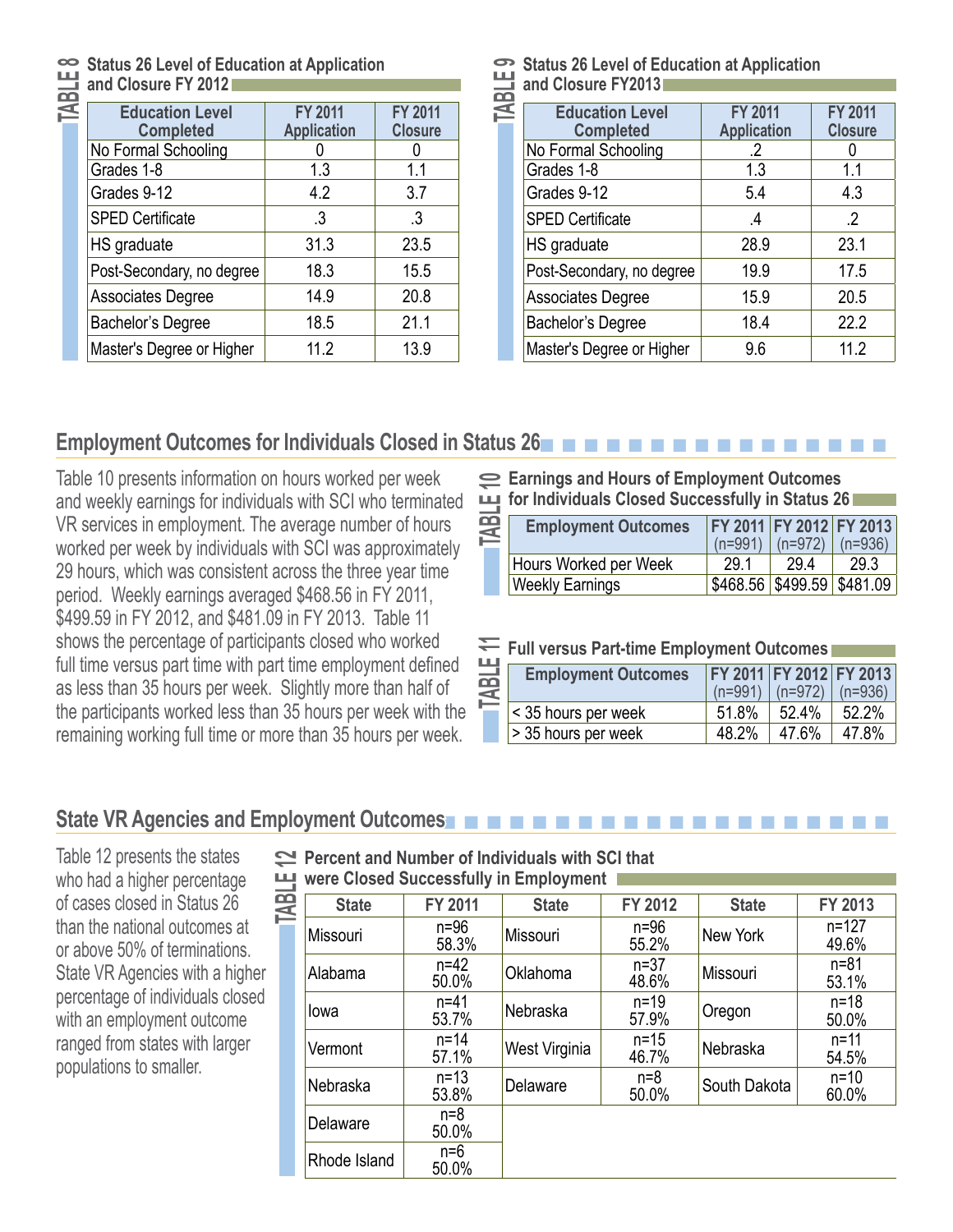#### **Discussion**n

Nationally, state VR agencies reported closing 3,217 cases in FY 2011, 3,098 cases in FY 2012, and 2,890 cases in FY 2013 in the four case closure codes: Status 08, Status 28, Status 30, and Status 26. This represents approximately a 10% drop in the number of case closures from 2011 to 2013. For each year in this time period, approximately three individuals with SCI exited VR with an employment outcome consistent with their IPEs while seven individuals exited unsuccessfully. Specifically, 991 individuals with SCI were closed in Status 26 during FY 2011, 972 in FY 2012, and 936 in FY 2013. Status 26 closure represents those cases closed successfully including the following outcomes: competitive employment (including supported employment), self-employment, state agency managed business enterprise, homemaker, and unpaid family worker. Very few individuals with SCI were closed in supported employment for Status 26 with less than 4% for each year of this time period.

A number of state VR agencies had success rates at or above 50%. The national success rates for individuals with SCI ranged from 30.8% in FY 2011 to 32.4% in FY 2013. The state VR agencies for Missouri and Nebraska were in the top 3 percentile positions in each of the three Fiscal Years. Both small and large states achieved higher than the national success rates during this time period. This current data does not provide information on why some states have a greater success rate with individuals with SCI than others. Future research should focus on these higher achieving states to determine what services and supports are resulting in higher outcomes.

The demographics of individuals whose cases were closed during this time period are consistent with the national statistics for spinal cord injury in the four Case Closure Codes. There were more males than females who terminated VR services during each of the three years with approximately 70% of the cases male versus females (30%). This information is consistent with data showing that there is a greater incidence of males with SCI (80.6 to 82%) than females (CDC, 2010; National Spinal Cord Injury Database, 2012). Other demographics found in this sample of individuals with SCI are consistent with the findings from the National Spinal Cord Injury Statistical Center (NSCISC). The NSCISC found that the average age at injury is 41.0 years; 66% are Caucasian; 26.2% are African American, 0.9% are Native American, and 8.3% are Hispanic in origin. In comparison this sample found that the average age at application for VR services was 43 and approximately 75% were Caucasian, 25% were African American; 2% were Native American and 10% were identified as Hispanic or Latino.

The top three services received by individuals who exited VR with an employment outcome consistent with their IPEs, were assessment, VR counseling and guidance, and rehabilitation technology. While the top three services received by individuals whose cases were closed unsuccessfully were assessment, VR counseling and guidance, and diagnosis and treatment. The most noticeable difference for these two groups was the difference in percentages for receiving rehabilitation technology as a service. Approximately 50% of the successful closures across all three years received this service as compared to less than 25% of those who were unsuccessful. While this report does not provide information on whether there is a relationship between successful employment outcomes and receipt of rehabilitation technology services, this finding suggests a need for further research in this area.

A small percentage of individuals with SCI had a bachelor's degree or higher at the time of application. College or university training is one of the primary services that can be received by participants in the VR program. However, the percentages of participants who received college or university training as a service were less than 25% across all three years for individuals whose cases were closed unsuccessfully in Status 28 and less than 16% for those closed successfully in Status 26. For those individuals whose cases were closed successfully, there was a slight increase in the number of individuals existing services with an associates, bachelors, master's degree, or higher. This is important to note given that some researchers have shown that postinjury educational milestones are important to postinjury employment (Krause et al., 2012).